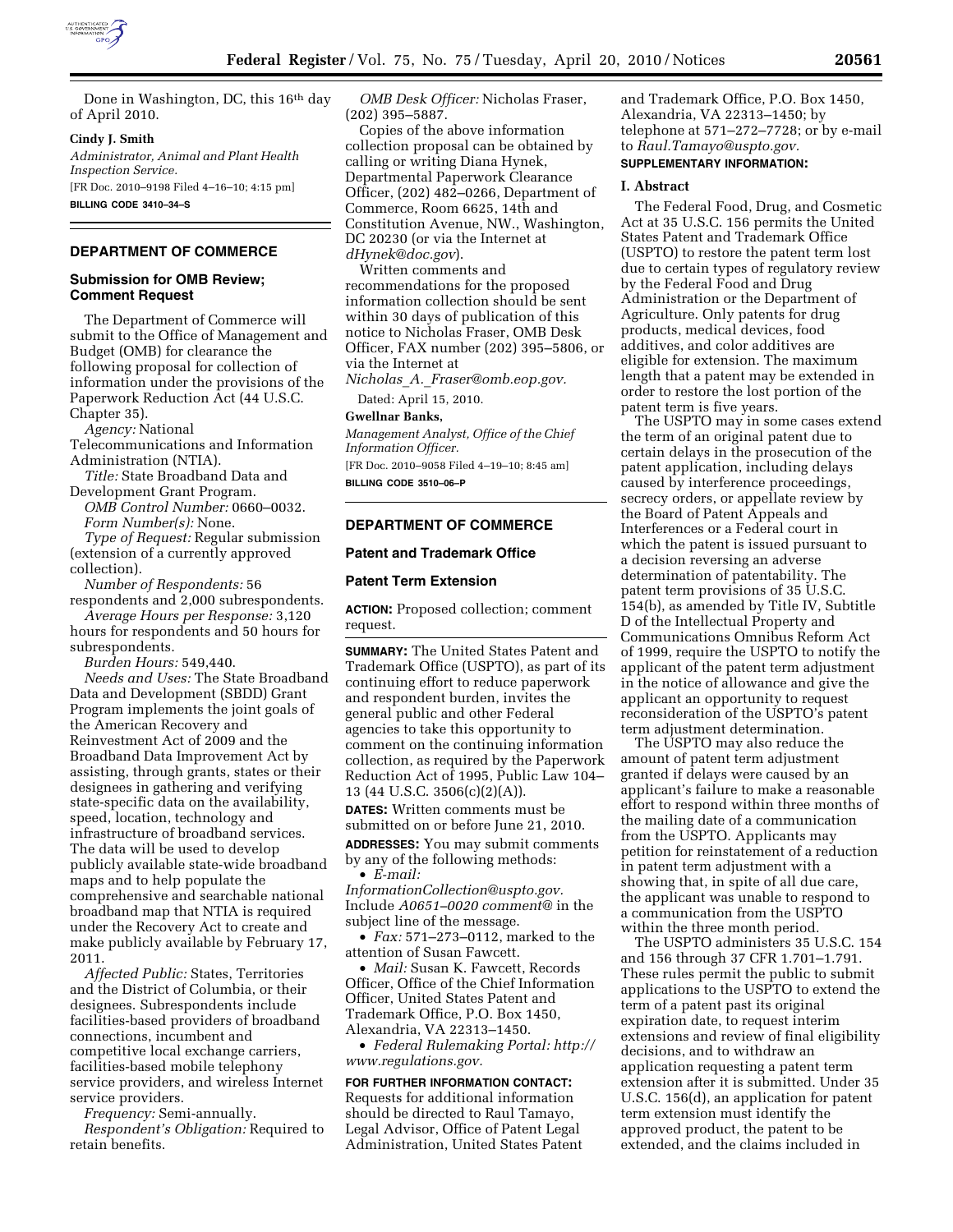the patent that cover the approved product, a method of using the approved product, or a method of manufacturing the approved product. In addition, the application for patent term extension must provide a brief description of the activities undertaken by the applicant during the regulatory review period with respect to the approved product and the significant dates of these activities.

The term of a patent which claims a product, a method of using a product, or a method of manufacturing a product shall be extended if the term of the patent has not expired before an application is submitted. The Federal Food, Drug, and Cosmetic Act requires that an application for patent term extension be filed with the USPTO within 60 days of the product receiving regulatory approval from the Federal Food and Drug Administration or the Department of Agriculture. Under 35 U.S.C. 156(e), an interim extension may

be granted if the term of an eligible patent for which an application for patent term extension has been submitted would expire before a certificate of extension is issued.

The information in this collection is used by the USPTO to consider whether an applicant is eligible for a patent term extension or reconsideration of a patent term adjustment and, if so, to determine the length of the patent term extension or adjustment.

## **II. Method of Collection**

By mail, facsimile, hand delivery, or electronically to the USPTO. Electronic submissions are made through EFS– Web, the USPTO's online filing system for patent applications and related documents.

# **III. Data**

*OMB Number:* 0651–0020. *Form Number(s):* PTO/SB/131. *Type of Review:* Revision of a currently approved collection.

*Affected Public:* Businesses or other for-profits; not-for-profit institutions.

*Estimated Number of Respondents:*  13,586 responses per year.

*Estimated Time per Response:* The USPTO estimates that it will take the public from 10 minutes (0.17 hours) to 25 hours, depending on the complexity of the situation, to gather the necessary information, prepare the appropriate documents, and submit the information in this collection to the USPTO.

# *Estimated Total Annual Respondent Burden Hours:* 7,808 hours.

*Estimated Total Annual Respondent Cost Burden:* \$2,537,600. The USPTO expects that the information in this collection will be prepared by attorneys. Using the professional rate of \$325 per hour for attorneys in private firms, the USPTO estimates that the respondent cost burden for submitting the information in this collection will be \$2,537,600 per year.

| Item                                                                                                     | Estimated<br>time for<br>response | Estimated<br>annual<br>responses | Estimated<br>annual<br>burden hours |
|----------------------------------------------------------------------------------------------------------|-----------------------------------|----------------------------------|-------------------------------------|
|                                                                                                          | 25 hours                          | 40                               | 1.000                               |
|                                                                                                          | 1 hour                            |                                  |                                     |
|                                                                                                          | 25 hours                          |                                  | 75                                  |
|                                                                                                          | 20 hours                          |                                  | 60                                  |
|                                                                                                          | 1 hour                            |                                  |                                     |
|                                                                                                          | 1 hour                            |                                  | 5                                   |
|                                                                                                          | 2 hours                           |                                  | 2                                   |
|                                                                                                          | 2 hours                           |                                  | 2                                   |
|                                                                                                          | 3 hours                           | 1,500                            | 4.500                               |
|                                                                                                          | 4 hours                           | 30                               | 120                                 |
| Petition to Accord a Filing Date to an Application under 37 CFR 1.740 for Extension of a<br>Patent Term. | 2 hours                           |                                  | 2                                   |
| Request for Recalculation of Patent Term Adjustment in View of Wyeth (PTO/SB/131)                        | 10 minutes                        | 12.000                           | 2.040                               |
| Totals                                                                                                   |                                   | 13.586                           | 7.808                               |

*Estimated Total Annual Non-hour Respondent Cost Burden:* \$360,416. There are no capital start-up or maintenance costs associated with this information collection. However, this

collection does have annual (non-hour) costs in the form of filing fees, postage costs, and recordkeeping costs. This collection has filing fees

associated with the requirements for

patent term extension and patent term adjustment. The USPTO estimates that the total filing fees associated with this collection will be \$358,680 per year.

| Item                                                                                     | Estimated<br>annual<br>responses | Fee amount | Estimated<br>annual filing<br>fees |
|------------------------------------------------------------------------------------------|----------------------------------|------------|------------------------------------|
|                                                                                          | 40                               | \$1.120.00 | \$44,800.00                        |
|                                                                                          |                                  | 0.00       | 0.00                               |
|                                                                                          |                                  | 0.00       | 0.00                               |
|                                                                                          |                                  | 420.00     | 1.260.00                           |
|                                                                                          |                                  | 220.00     | 220.00                             |
|                                                                                          |                                  | 0.00       | 0.00                               |
|                                                                                          |                                  | 0.00       | 0.00                               |
|                                                                                          |                                  | 0.00       | 0.00                               |
| Petition for Reconsideration of Patent Term Adjustment Determination                     | 1.500                            | 200.00     | 300.000.00                         |
|                                                                                          | 30                               | 400.00     | 12,000.00                          |
| Petition to Accord a Filing Date to an Application under 37 CFR 1.740 for Extension of a |                                  |            |                                    |
|                                                                                          |                                  | 400.00     | 400.00                             |
| Request for Recalculation of Patent Term Adjustment in View of Wyeth (PTO/SB/131)        | 12.000                           | 0.00       | 0.00                               |